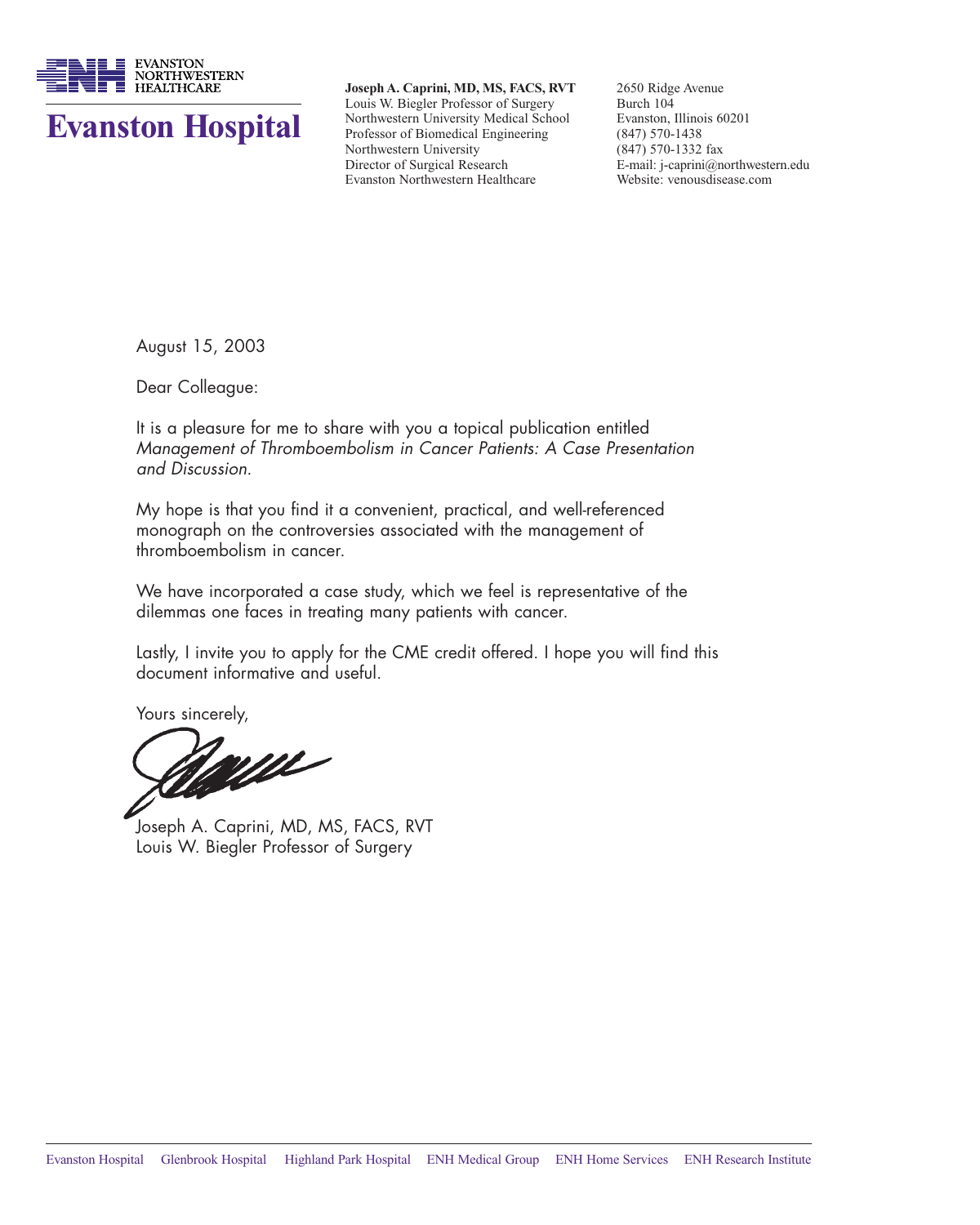# **MANAGEMENT OF** HRØMBOEMBOLISM **IN CANCER PATIENTS**

# DISCUSSION CASE PRESENTATION AND

A Continuing Medical Education program sponsored by Medical Education Resources, Inc. And the context of the context of the context of the context of the context of the Release Date: August 2003 This program is made possible by an educational grant from Pharmion Corporation. This program is made possible by an educational grant from Pharmion Corporation. This publication was produced by The BioContinuum Group, Inc.

# **Presentation of Case Study**

*S.A. was a 70-year-old male who presented with a right calf deep-vein thrombosis (DVT) on December 18, 2000, involving the peroneal and posterior tibial veins without extension to the popliteal fossa or proximal venous system. He was admitted to the hospital and treated with unfractionated heparin (UFH) and warfarin. During the hospitalization a chest x-ray was done and revealed a right hilar mass. A chest CT confirmed this finding and showed mediastinal adenopathy. Mediastinoscopy revealed metastatic adenocarcinoma and subsequent workup resulted in a diagnosis of stage IIIB non–small cell lung cancer*  $(T_2N_3M_0)$ *. There was no evidence of distant metastasis.*

### **Discussion of Current Management Techniques**

The case of S.A. (which will be continued throughout this monograph) illustrates the difficulties involved with the management of deep venous thromboembolism (DVT) and pulmonary embolism (PE) in patients with cancer.

Comorbid conditions, warfarin failure, difficult venous access, and a high risk of bleeding are just a few of the factors complicating anticoagulant therapy in these patients.<sup>1</sup>

While intravenous heparin and oral warfarin anticoagulation remain the traditional standard of care for DVT in the cancer setting, low-molecular-weight heparins (LMWHs) have been shown to be equally safe and effective in hemodynamically stable patients. They have performed favorably in acute DVT settings and are being studied as an alternative to warfarin in the chronic phase of anticoagulant therapy.<sup>2</sup>

Still, for long-term (chronic) treatment or secondary prophylaxis, the vitamin K antagonists remain the standard. The inconvenience of using warfarin, accompanied by its narrow therapeutic window, makes chronic or extended therapy unattractive and in fact problematic. These factors present an opportunity for the LMWHs.

The role of inferior vena cava filters in cancer patients is still poorly defined, but they appear to remain the treatment of choice in patients with contraindications for anticoagulant therapy. It must be kept in mind that in high-risk patients with proximal DVT the initial beneficial effect of cava filters for the prevention of PE has been shown to be counterbalanced by an excess of recurrent DVT, later in the therapeutic course.<sup>3</sup>

Patients known to have cancer, particularly those with mucin-secreting adenocarcinoma of the gastrointestinal tract or ovary, are believed to represent a very high-risk group for the development of secondary venous thromboembolism (VTE). In these patients the true risk of recurrent VTE has been reported to approach 50% in some studies.<sup>4</sup>

The material in this monograph will discuss the relationship between cancer and DVT and the difficult management issues that are involved in treating cancer patients with DVT.

# **Deep Venous Thrombosis in Cancer Patients**

### **Epidemiology and Pathogenesis of Deep Venous Thrombosis in Cancer**

A link between cancer and thromboembolic disease was initially reported in the 1800s by Trousseau.<sup>5</sup> This association, discovered more than a century ago, is now attributable to a variety of hemostatic abnormalities including increased platelet aggregation, activation of the coagulation cascade, changes in the fibrinolytic system, and decreased synthesis of anticoagulant proteins.<sup>1</sup> The risk of thromboembolic disease in cancer patients is further increased by surgery and chemotherapy.<sup>6,7</sup>

The prevalence of VTE in cancer patients has been estimated to range from 10% to 15%.<sup>8</sup> Levitan et al, using a large database of Medicare claims, found that patients with cancer had a significantly higher cumulative probability of hospitalization for DVT and/or PE than patients with nonmalignant conditions.<sup>9</sup> In the same study, the authors found that the incidence of DVT/PE was higher for patients with some cancers than with others. The highest incidence of DVT/PE occurred in patients with malignancies of the ovary, brain, pancreas, stomach, or kidney, and in patients with lymphoma. The lowest incidence of DVT/PE occurred in patients with malignancies of the head and neck, bladder, breast, esophagus, uterus, and cervix. There was a statistically significant difference in the incidence of DVT/PE between the group of malignancies with highest incidence and the group with the lowest incidence.

### **SPONSORSHIP**

This activity is sponsored by Medical Education Resources, Inc., a non-profit medical education company in Littleton, Colorado. **PHYSICIAN ACCREDITATION**

#### Medical Education Resources is accredited by the Accreditation Council for Continuing Medical Education (ACCME) to sponsor continuing medical education for physicians.



**CREDIT DESIGNATION** Medical Education Resources designates this educational activity for a maximum of 1 hour of category 1 credit toward the AMA Physician's Recognition Award. Each physician should claim only those credits that he/she actually spent in the activity. This CME activity was planned and produced in accordance with the ACCME Essentials.

### **DISCLOSURE POLICY:**

It is the policy of Medical Education Resources (MER) to ensure balance, independence, objectivity, and scientific rigor in all its educational activities. All faculty contributing to our programs are expected to disclose any relationships they may have with commercial companies whose products or services may be mentioned so that participants may evaluate the objectivity of the program. In addition, any discussion of off-label, experimental, or investigational use of drugs or devices will be disclosed by the faculty. The faculty reported the following:

| <b>Faculty</b>                                      | <b>Manufacturers</b>  | <b>Relationship</b>     |
|-----------------------------------------------------|-----------------------|-------------------------|
| Joseph A. Caprini, MD,                              | Tyco, Aventis         | Grants/Research Support |
| Professor of Gastrointestinal and Endocrine Surgery | AstraZeneca, Tyco     | Consultant              |
| Northwestern University                             | Sanofi, Tyco, Aventis | Speakers' Bureau        |
| Chicago, IL                                         |                       |                         |

The content and views presented in this educational program are those of the author and do not necessarily reflect those of Medical Education Resources or Pharmion. This publication may contain some discussion of off-label uses. Dosages, indications, and methods for drug use and procedures referred to in this publication reflect data presented at meetings of recognized oncology and hematology associations or are drawn from the peer-reviewed journal literature and the clinical experience of the author. Physicians should consult complete prescribing information before administering any of the drugs discussed in this publication and should follow their clinical judgment in weighing the benefits of treatment against the risk.

**TARGET AUDIENCE:**

This program is primarily intended for oncologists and surgical oncologists.

### **GOAL:**

The goal of this educational presentation is to discuss the clinical alternatives for the prevention, diagnosis, and treatment of deep venous thrombosis in cancer patients.

### **LEARNING OBJECTIVES:**

- Upon completion of this activity, participants should be able to:
- Describe the complex relationship between DVT and cancer.
- Identify the risk factors for DVT in cancer patients.
- Recognize the differences in structure and function between unfractionated heparin (UFH) and the individual LMWHs.
- Choose between different therapies for DVT in cancer patients.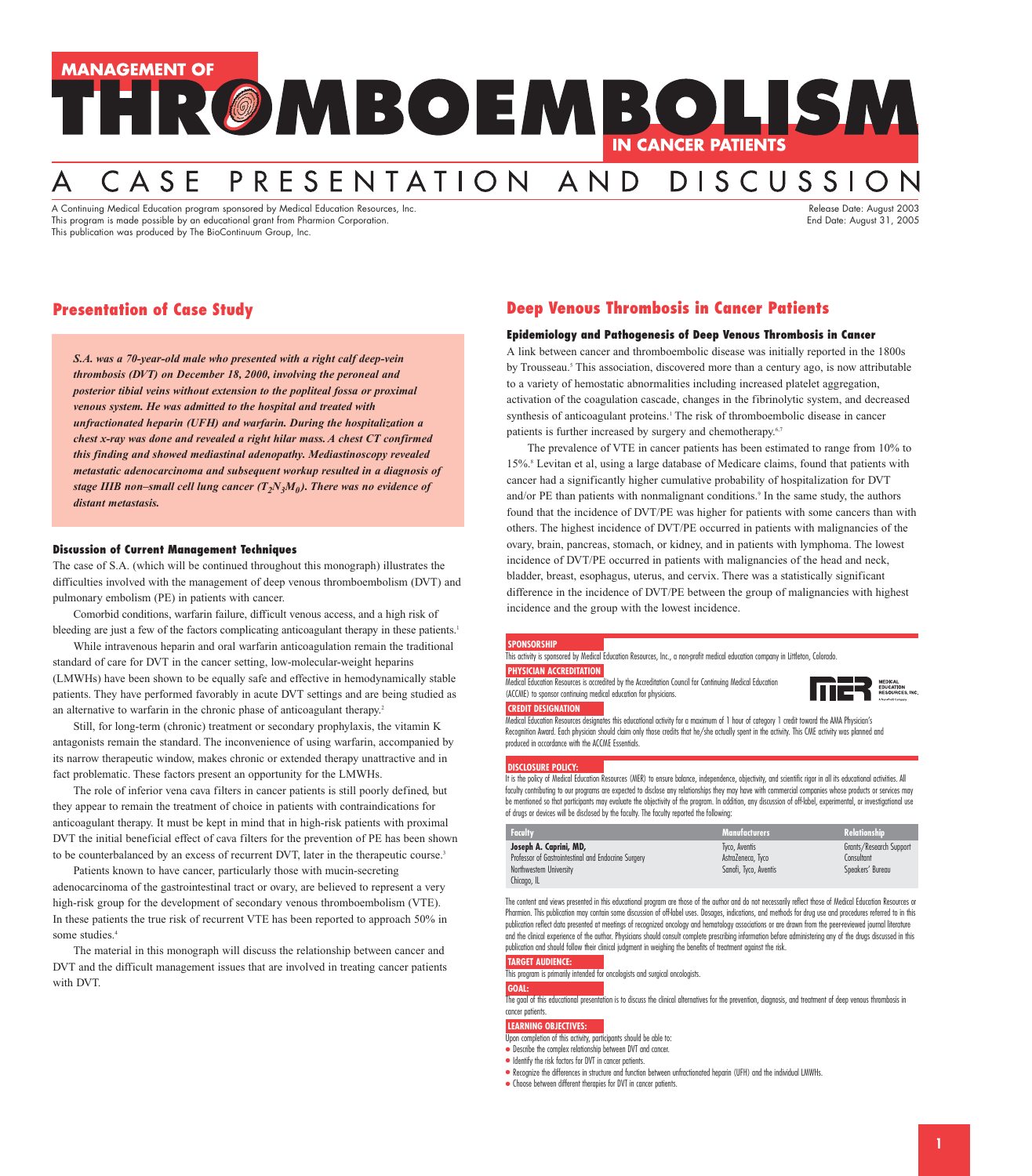| <b>Table 1 Prevalence of VTE in Cancer</b> |                |  |
|--------------------------------------------|----------------|--|
| <b>Cancer site</b>                         | Prevalence (%) |  |
| All malignancies                           | $10 - 15$      |  |
| Pancreas                                   | 28             |  |
| Lung                                       | 27             |  |
| Stomach                                    | 13             |  |
| Colon                                      | 3              |  |
| <b>Breast (premenopausal)</b>              | $1 - 2$        |  |
| Breast (postmenopausal)                    | $3 - 8$        |  |
| Prostate                                   | $\mathbf 2$    |  |
| Unknown primary tumor                      |                |  |
|                                            |                |  |

From Hillen8

Table 1 shows the estimated prevalence of VTE for the most common types of cancer. There is also evidence that the incidence of DVT/PE recurrence is higher for cancer patients than for other patients. There are reports of the incidence of recurrent VTE in cancer patients approaching 50%.10 In a study of patients who had an initial episode of DVT, those with cancer had 1.72 times the likelihood of having recurrent VTE as those without cancer.11 Levitan et al in their study of Medicare patients reported that the cumulative probability of readmission with DVT/PE within 183 days was highest for patients with a previous diagnosis of DVT/PE and cancer. This group was followed, in descending order, by patients with a hospital discharge diagnosis of cancer; patients with a hospital discharge diagnosis of a nonmalignant disease such as stroke, pneumonia, diabetes, nephrotic syndrome, and congestive heart failure; and patients with only a hospital discharge diagnosis of DVT/PE. The differences between the groups in probability of readmission with DVT/PE were significant.<sup>9</sup> The cumulative probability of death within the same period of time was also highest for the patients with a previous diagnosis of DVT/PE and cancer.

Although nonspecific factors such as stasis can play a role in activating coagulation in cancer patients, more often coagulation is attributable to tumor-specific clotpromoting mechanisms.<sup>12</sup>





Fibrinogen

Fibrin monomer

Figure 1 shows the currently accepted model of the blood coagulation "cascade." The cascade involves clotting factor activation reactions that follow *intrinsic* and *extrinsic* pathways. These two pathways converge at a common pathway where the final clotting factor is thrombin (factor IIa). Thrombin converts the soluble protein fibrinogen into insoluble fibrin. Covalent cross-linking catalyzed by factor XIII provides additional strength to the fibrin clot. There are a number of ways in which interactions between cancer cells and the hemostatic system can take place.



Figure 2. Principal pathways of tumor cell interactions with the hemostatic system. Tumor cells express (a) cellular procoagulants (tissue factor [TF]; cancer procoagulant [CP]; Factor V receptor) that activate the clotting cascade; (b) fibrinolysis proteins (urokinase-type plasminogen activator [u-PA]; tissue-type <sup>p</sup>lasminogen activator [t-PA]; plasminogen activation inhibitor [PAI] and urokinase-type plasminogen activator receptor [uPAR]; (c) cytokines, including IL-1 and TNF, that induce endothelium thrombogenicity. They also interact (directly or through soluble mediators) with other blood cells, i.e., monocytes and platelets and also endothelial cells. F = factor, FV-R = factor V receptor, TM = thrombomodulin.

Figure 2 shows the main pathways by which interactions occur between tumor cells and the hemostatic system.12 Rickles and Falanga have classified these interactions into two main groups:

**1)** synthesis of peptide and polypeptide mediators (procoagulants, fibrinolytic proteins, and cytokines) and

2) direct cellular interactions.<sup>12</sup>

The best-characterized procoagulants are cancer procoagulant and tissue factor (TF). Cancer procoagulant is an activator of factor X and acts at a different site on the molecule than other factor X activators.14 TF, which in many types of cancer cells is hyperexpressed, is the main cellular activator of coagulation. The combination of tissue factor and factor VIIa results in procoagulant effects as well as nonprocoagulant effects such as angiogenesis.<sup>1</sup> Tissue factor pathway inhibitor (TFPI), the production of which is stimulated by LMWH and UFH,<sup>12</sup> inhibits both the procoagulant and nonprocoagulant effects of TF/VIIa.

#### **Figure 3. Coagulation Balance: Inhibitors**



Figure 3. Diagram illustrating where tissue factor pathway inhibitor and other coagulation inhibitors act in the coagulation cascade.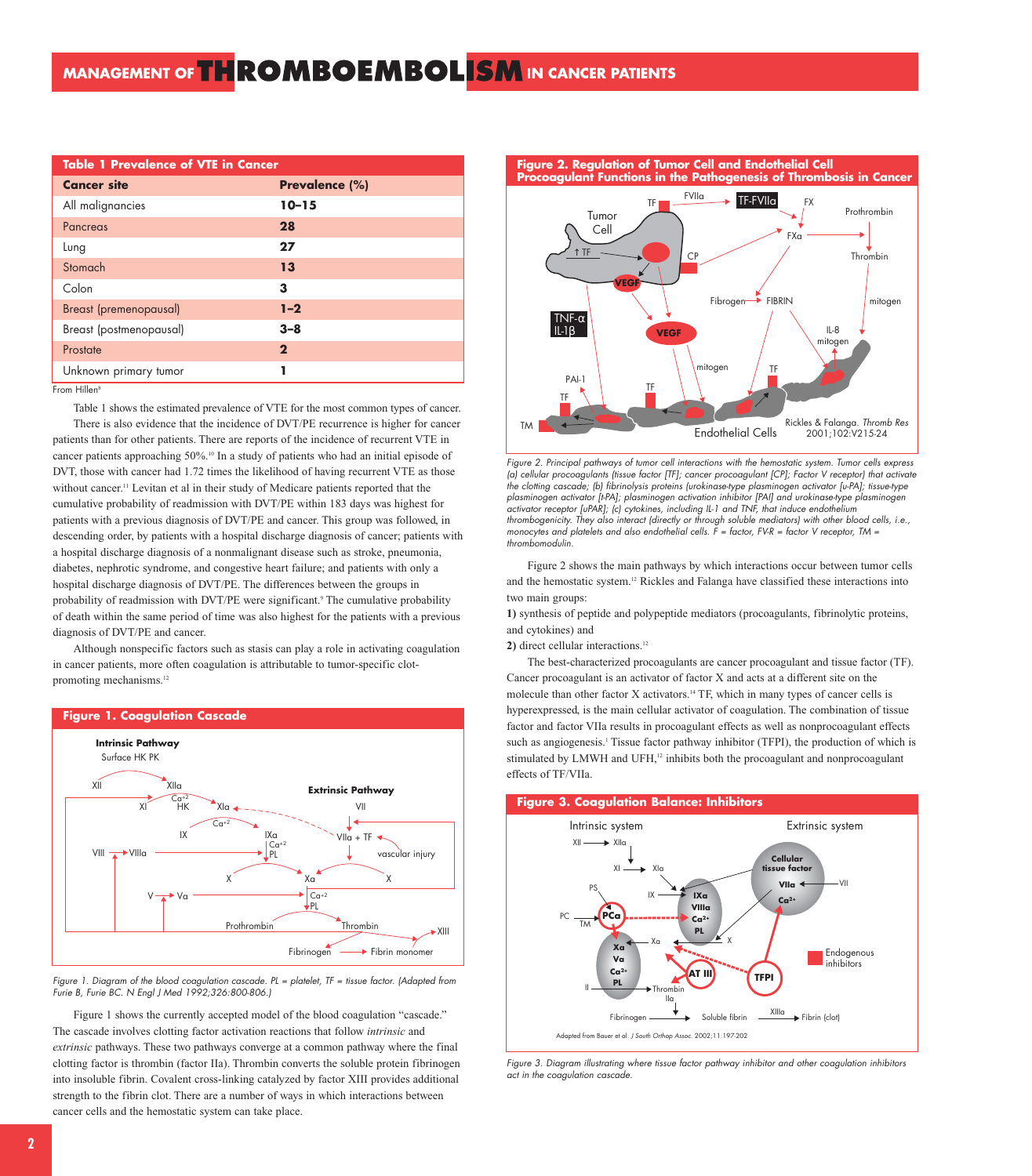Although tumor cells may express a number of fibrinolytic proteins,<sup>15</sup> the most widely expressed being urokinase-type plasminogen activator,<sup>16</sup> patients with solid tumors have been found to be impaired with regard to generation of normal fibrinolytic activity. This observation has led to the suggestion that this impairment could be a mechanism for explaining why these patients are particularly prone to developing VTE.15

Cytokines are also produced by malignant tumor cells.17 These molecules can promote coagulation by acting on the vascular endothelium. In one such example it has been observed that the expression of tissue factor by vascular endothelial cells can be induced by the cytokines tumor necrosis factor- $\alpha$  and interleukin-1β.<sup>18</sup>

Direct cellular interactions of tumor cells can occur with endothelial cells, monocytes/macrophages, and platelets.12 These interactions can promote VTE by affecting the hemostatic system through initiation of down-regulation of anticoagulant attributes and up-regulation of procoagulant effects.

# **Basic Science and Pharmacology of Low-Molecular-Weight Heparins**

Low-molecular-weight heparins are produced by chemical or enzymatic depolymerization of unfractionated heparin, a heterogeneous mixture of sulfated polysaccharides.19 The average molecular weight of UFH is 12,000 to 15,000 Da, whereas the average molecular weight of LMWH is 4,000 to 6,000 Da. The three LMWHs that have been approved in the United States—tinzaparin, enoxaparin, and dalteparin—have similar molecular weights; however, there is considerable variability among these LMWHs with regard to biologic activity. These differences in biologic activity result from variations in the methods of preparation.<sup>20</sup> Each of the LMWHs consists of mixtures of polysaccharides that are sulfated to a different degree resulting in variations of anti-factor Xa and anti-factor IIa activities. For example, the anti-Xa:anti-IIa ratios of dalteparin, enoxaparin, and tinzaparin are 2.0–4.0:1, 2.7–3.9:1, and 1.5–2.0:1, respectively.19

Both LMWH and UFH inhibit coagulation primarily by binding to antithrombin III. The bond depends on a pentasaccharide sequence that has a strong affinity for antithrombin III.21 As a result of the bond, the antithrombin changes in configuration and inhibits factor IIa (thrombin) as well as factors IXa, Xa, and XIa. Unfractionated heparin simultaneously binds antithrombin III and thrombin. Because the saccharide units of LMWHs are shorter than those of heparin, LMWHs cannot simultaneously bind antithrombin III and thrombin (Figure 4). Therefore, unlike UFH, which accelerates the inhibition of thrombin to a greater extent than the inhibition of factor Xa, LMWHs mostly accelerate the inhibition of factor Xa.19 As a consequence, LMWHs have relatively little effect on activated partial thromboplastin time (aPTT), a measure that is mainly sensitive to thrombin inactivation.

One advantage of LMWHs over UFH is greater bioavailability. The bioavailability of UFH given subcutaneously is variable, ranging from only 22% to 40%.19 Examples of the greater subcutaneous bioavailability of LMWHs are tinzaparin, 86.7%; enoxaparin, 91.0%; and dalteparin, 87.0%.<sup>22</sup> Another advantage of LMWHs over UFH is longer elimination half-life. For example, the half-lives of enoxaparin, dalteparin, and tinzaparin are 2.2–6 hr, 2.0–6.0 hr, and 3.9 hr, respectively. The LMWHs also have less binding affinity for plasma proteins than does UFH. Because of the advantages of greater bioavailability, long half-life, and less binding to plasma proteins, LMWHs may be administered once a day in certain situations.

### **Figure 4. Inactivation of Thrombin**



Figure 4. (A) Inactivation of thrombin. To inactivate thrombin, heparins must bind antithrombin III (ATIII) through the high-affinity pentasaccharide and to thrombin through an additional 13 saccharide units. Low-molecular-weight (LMW) heparins that contain fewer than 18 saccharide units cannot bind to thrombin and, therefore, are unable to inactivate thrombin. (B) Inactivation of factor Xa. To inactivate factor Xa, heparins must bind to ATIII through the high-affinity pentasaccharide but do not need to bind to factor Xa. Therefore, both standard heparin and LMW heparins are able to inactivate factor Xa. (from Hirsh and Levine, Blood 1992;79:1-17)

The clearance of LMWHs mainly occurs in the kidneys through a nonsaturable route.19 This contrasts with the clearance of UFH, which occurs through a renal route that becomes saturable as the UFH dose increases.

Because LMWH given by subcutaneous injection has a high bioavailability, a nonsaturable elimination route, and a low binding affinity for plasma proteins, its anticoagulant response is more predictable than is UFH's. The predictability of the anticoagulant response has resulted in routine laboratory monitoring not being needed; the dose is based on the weight of the patient instead.<sup>23</sup>

*S.A.'s past medical history included a smoking history of 40 pack years, previous prostatectomy in 1993 for cancer, colon resection for polyps in 1995, and bilateral inguinal herniorrhaphies twenty years earlier. The lung cancer was initially treated with induction chemotherapy, followed by concurrent chemotherapy with radiation. The chemotherapeutic agents used were Carboplatin and Gemcitabine. He tolerated this treatment program satisfactorily; however, on January 24, 2001, he presented with bilateral proximal DVT, while anticoagulation remained in the therapeutic range on oral anticoagulants with an International Normalized Ratio (INR) of 4.0 at that time. A duplex ultrasound was done because of leg swelling of about one month. The scan findings were uncertain as to acuteness, and there were no significant new symptoms aside from swelling; as a result, he was not restarted on heparin. His INR was kept above 3.0 and he was fitted with heavy compression stockings to control the leg swelling.*

# **Risk Factors for Deep Venous Thrombosis in Cancer Patients**

In hospitalized patients, having cancer and undergoing chemotherapy and having cancer without undergoing chemotherapy are associated with an increased risk of DVT (odds ratios, 6.5 and 4.1, respectively).<sup>24</sup> Other risk factors for DVT in hospitalized patients include surgery (odds ratio, 21.7), trauma (odds ratio, 12.7), and central venous catheter or pacemaker (odds ratio, 5.6). In outpatients, cancer is also associated with an increased risk of DVT (odds ratio, 5.6).<sup>24</sup> Additional risk factors for DVT in outpatients include obesity (odds ratio, 3.9), smoking (odds ratio 2.8), and oral contraceptives (odds ratio, 2.75).

There are a number of factors that influence the potential for cancer patients to develop VTE. These factors include tumor type and stage, chemotherapy, patient age, patient mobility, and surgery. Table 2 shows the percentage of cancer patients who have VTE associated with various risk factors.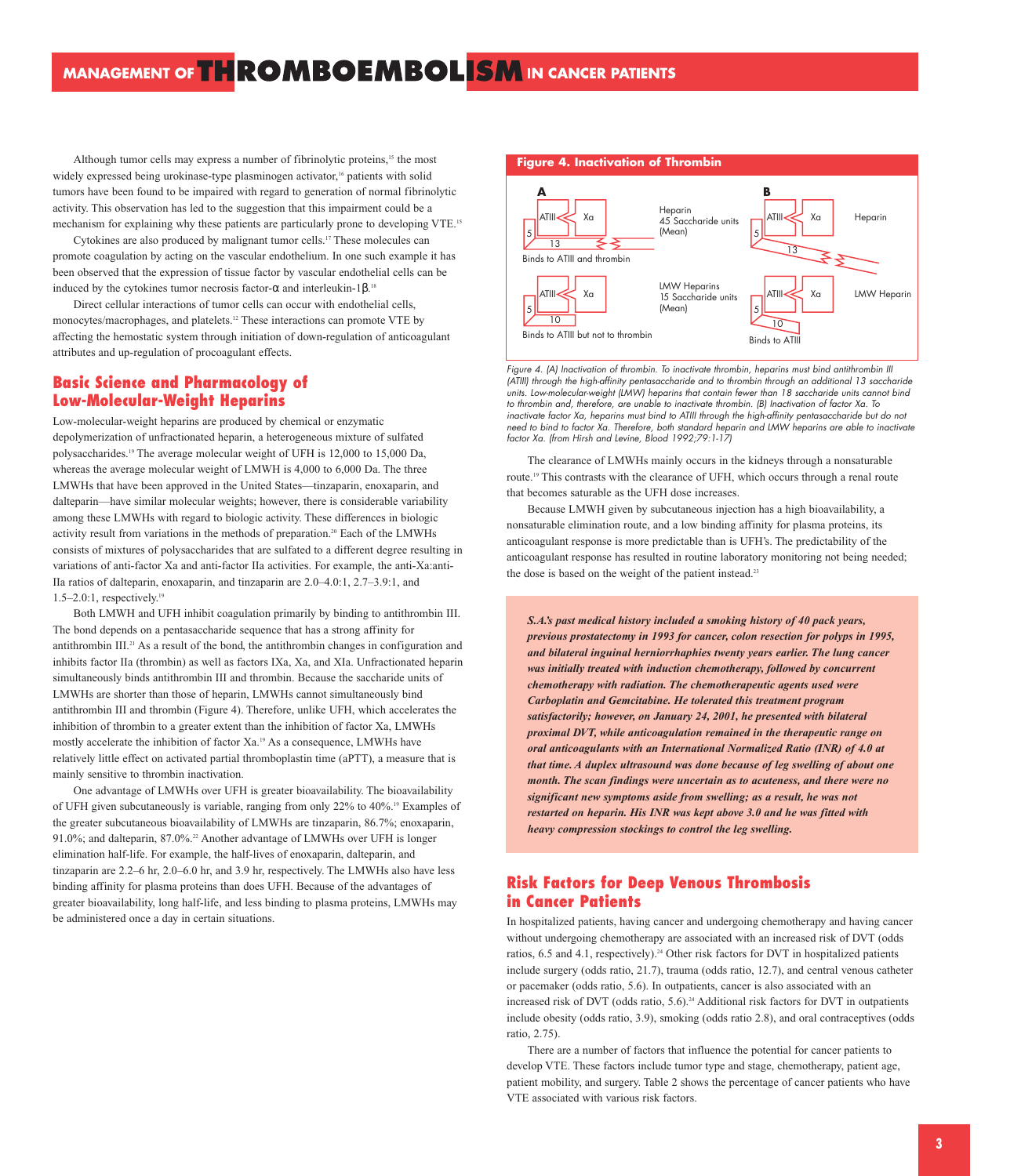| <b>Table 2 Association of VTE with Risk Factors in Cancer</b> |                              |  |
|---------------------------------------------------------------|------------------------------|--|
| <b>Risk Factor</b>                                            | <b>Patients with VTE (%)</b> |  |
| Immobilization                                                | 14                           |  |
| Cancer surgery                                                | $20 - 40$                    |  |
| Central venous catheter                                       | $3 - 21$                     |  |
| Chemotherapy                                                  | $8 - 10$                     |  |
| Hormonal treatment (BCP, HRT)                                 | $\mathbf{2}$                 |  |
| Modified from Hillen <sup>8</sup>                             |                              |  |

Modi<del>l</del>ied from Hillen<sup>8</sup>

| <b>Table 3 Malignant Tumors Associated with VTE</b>             |  |  |
|-----------------------------------------------------------------|--|--|
| Pancreatic tumors                                               |  |  |
| Mucin-secreting adenocarcinoma from the gastrointestinal system |  |  |
| Lung carcinoma                                                  |  |  |
| Ovarian carcinoma                                               |  |  |
| Endometrial carcinoma                                           |  |  |
| Intracranial tumors                                             |  |  |
| Acute promyelocytic leukemia                                    |  |  |
| Myeloproliferative disorders                                    |  |  |
| $E_{zam}$ $M_{quark}$                                           |  |  |

From Mousa

## **Tumor Type and Tumor Stage**

Table 3 lists various types of malignant tumors that have been associated with VTE.

The risk of thrombosis is higher for patients with stage IV breast cancer than for patients with stage II breast cancer. This higher risk of thrombosis has been attributed to increased tumor burden and factors such as immobility, infection, and surgery.<sup>25</sup>

### **Chemotherapy**

For most types of cancer, there is little information available regarding the chemotherapy-induced incidence of thromboembolism. One exception is breast cancer, for which reliable information is available.26 Increased rates of thromboembolism have been reported in a number of studies in which women with breast cancer were given adjuvant chemotherapy.26-29 Postmenopausal women had a higher risk of thromboembolic events than did premenopausal women. 26

Administering tamoxifen in addition to antineoplastics increases the risk of thromboembolism. In a study by Pritchard et al<sup>28</sup> postmenopausal women with stage II breast cancer who received tamoxifen plus other chemotherapy had a 9.6% rate of thromboembolism, which was significantly higher than the rate of 1.4% for such women who received tamoxifen alone. Similar results have been found in other studies of postmenopausal women with breast cancer. 30-32

There is some information available on the risk of VTE in ovarian cancer patients who receive chemotherapy following surgery. Von Templehoff et al conducted a study of 60 patients with ovarian cancer of FIGO stage I–IV. The patients were randomly assigned to anticoagulation prophylaxis therapy with LMWH or UFH until seven days after surgery. Following surgery, the patients were treated with a regimen of cisplatin/epirubicin/cyclophosphamide. A total of 17 patients (28.3%) had VTE develop.<sup>33</sup>

### **Patient Age**

There is a sharp increase in the incidence of DVT after age 40 in the general population.34 In a longitudinal population study of men born in 1913 who were living in Sweden, the prevalence rate of confirmed VTE increased from age 50 through 80.<sup>35</sup>

Although the incidence of DVT increases with age, it has been suggested that, because there is an increase in comorbid medical and surgical conditions with age as well, age may not actually be an independent risk factor for DVT.<sup>34</sup> The effect of the kind of cancer found at surgery and patient age as a risk of DVT was analyzed in a study of 807 patients who were receiving LMWH prophylaxis.<sup>36</sup> The authors concluded that cancer had a greater effect than did age on DVT risk, although age also appeared to increase the risk of DVT.

### **Patient Mobility**

A number of studies have demonstrated an association between patient immobility and the development of VTE.<sup>34</sup> Analysis of autopsy data from 253 patients showed that in patients who were immobilized for less than one week the incidence of VTE was 15%, whereas in patients immobilized for a longer period of time the incidence of VTE was 80%.37 In a study of hospitalized patients, it was found that from the second to the eighth day of being bedridden, 13% of nonsurgical patients developed DVT, based on the results of daily fibrinogen I 125 leg scanning.<sup>38</sup>

### **Surgery**

Cancer patients who have undergone surgery have higher rates of DVT than patients with nonmalignant conditions who have undergone general surgery. In a study of 203 general surgery patients by Kakkar et al, the authors found that the incidence of DVT was 41% for the patients with cancer and 26% for the patients who did not have cancer.39 Walsh et al reported similar results in a study of patients with gynecological malignancy who underwent surgery.40

It has been reported that among patients undergoing surgery who are at very high risk for venous thromboembolism, including patients with cancer, 40% to 80% will develop calf vein thrombosis and 10% to 20% proximal vein thrombosis.<sup>41</sup> A study was reported that included 491 cancer patients and 1585 patients with nonmalignant conditions who underwent surgery and did not receive thromboprophylaxis; the rate of fatal PE was 1.6% for the cancer patients compared with 0.5% for the patients with benign conditions.<sup>42</sup>

The results of multivariate analysis suggest that although the incidence of DVT is higher for cancer patients who undergo surgery than for other patients who undergo surgery, malignancy itself may not be an independent risk factor for DVT.43 Rather, the increased risk of DVT may be attributable to other well-known risk factors such as debility, advanced age, and a prolonged and complicated postoperative course.<sup>2</sup>

# **LMWH Prophylaxis for Deep Venous Thrombosis in Cancer**

For cancer patients undergoing surgery, LMWH is increasingly becoming the agent of choice for VTE prophylaxis, although low-dose heparin (LDH) is also widely used.44 Studies have been carried out to assess the safety and efficacy of LMWHs for VTE prophylaxis in cancer patients undergoing surgery.45

In one study, a prospective, randomized, double-blind, multicenter trial that included 2070 patients, 63% of whom had cancer, the patients were given the LMWH dalteparin in doses of 2500 anti-Xa units daily or 5000 anti-Xa units daily.<sup>46</sup> The administration of dalteparin began during the evening before surgery and was continued within 24 hours after surgery and then daily for at least five consecutive days, or until discharge from the hospital or an adverse event. Patients given 5000 anti-Xa units daily had a lower DVT rate than the patients given 2500 anti-Xa units daily  $(8.5\% \text{ vs } 14.9\%, P = 0.001)$ . At 30 days after surgery there was no significant difference in mortality rate between the groups. The higher dose did not increase the rate of bleeding complications for the cancer patients, even though, overall, the rate of bleeding complications in patients given the higher dose was 4.7% compared with 2.7% in patients given the lower dose.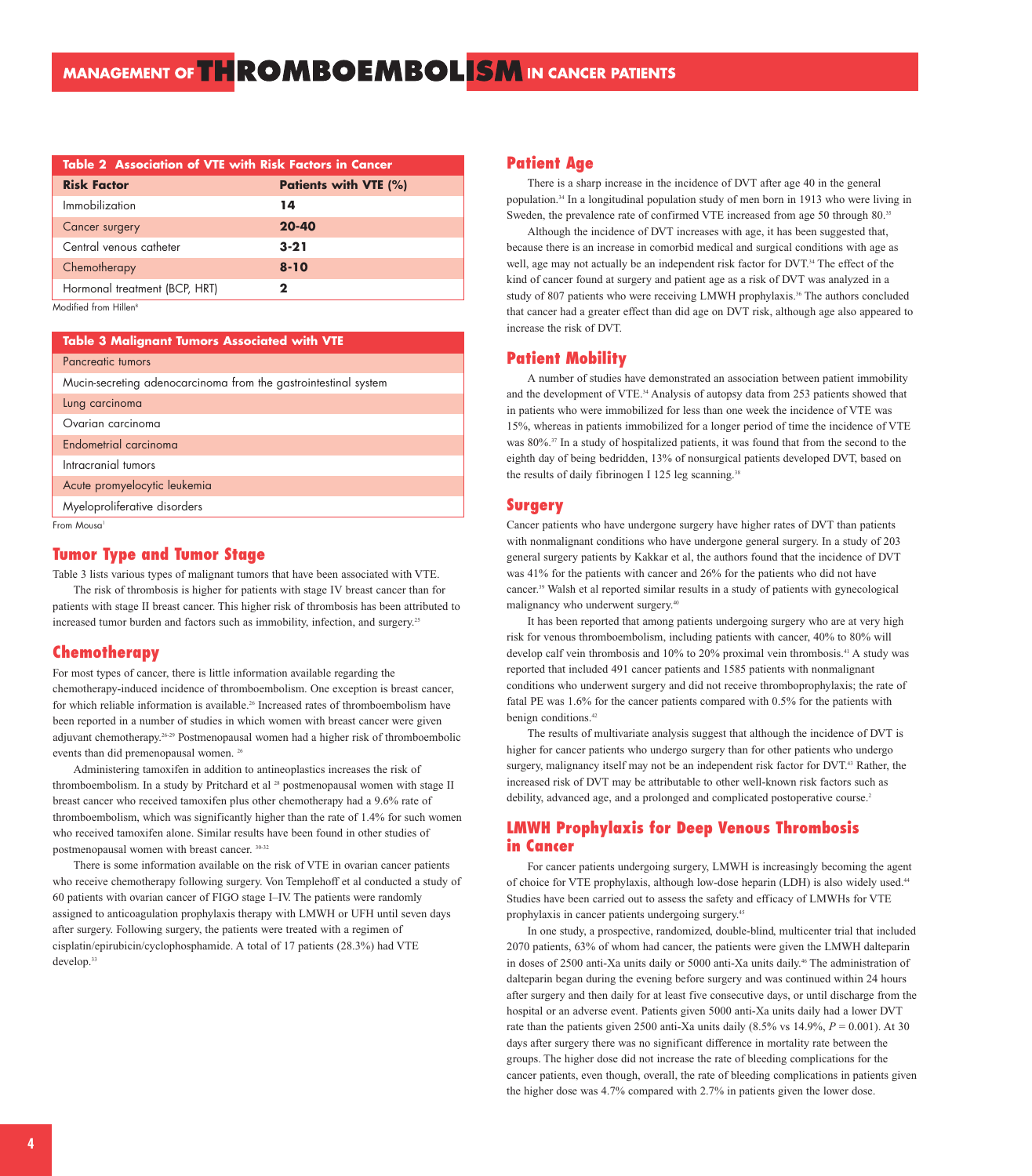In another study, which was also a prospective, randomized, double-blind, multicenter trial, patients with cancer who were undergoing elective surgery were randomly assigned to receive either the LMWH enoxaparin 40 mg once daily or LDH 5000 U three times a day.47 The incidence of DVT in the enoxaparin and low-dose heparin groups was 14.7% and 18.2%, respectively. There were no differences between the groups with regard to bleeding complications, non-hemorrhagic complications, or mortality after 30 days and after 90 days.

In a prospective, double-blind study by von Tempelhoff et al, patients with previously untreated breast or pelvic cancer were randomly assigned to thrombosis prophylaxis therapy with a LMWH ( $n = 160$ ) or UFH ( $n = 164$ ) until seven days after surgery.<sup>48</sup> After 650 days the LMWH group had a 63.5% reduction in mortality rate compared with the UFH group  $(P = 0.005)$ . Subgroup analysis demonstrated that a significant reduction in mortality associated with LMWH therapy applied only to the patients with pelvic cancer.

*The treatment program worked very well and S.A. improved clinically: the lung tumor markedly decreased in volume, and his leg swelling disappeared. He did very well for about one year but then presented with bilateral leg pain, tenderness, and swelling. Duplex scan examination on March 28, 2002, revealed bilateral recurrent acute deep and superficial venous thrombosis. His INR was 8.0 and the warfarin was stopped. He was started on LMWH in a once-a-day, weight-based treatment dose. His leg symptoms quickly resolved, and a repeat CT scan of the chest showed no expansion of the lung tumor. He did well for three weeks. However, he presented to the emergency department on April 20, 2002, with blurry vision and confusion. Head CT scan revealed a large occipital tumor thought to be metastatic. At that time his platelet count had dropped below 50,000/mm3 . Tests confirmed the presence of heparin-induced thrombocytopenia, and one of the consultants suggested the use of a thrombin inhibitor to block thrombosis. This plan was vetoed by the oncologist due to the cerebral lesion; a vena cava filter was placed. The patient had no respiratory symptoms at this time and a repeat chest CT scan showed little, if any, progression of the lung tumor. The patient deteriorated, became bedridden with leg swelling due to recurrent thrombosis including the inferior vena cava, and died suddenly on May 10, 2002. No autopsy was performed, but widespread thrombosis was judged to be instrumental in his death.*

# **Approach to the Patient with Recurrent Thromboembolism and Cancer**

Recurrent VTE is a common problem in cancer patients. Even when cancer patients are given adequate oral anticoagulant therapy, the rate of recurrent VTE is approximately 10%.8 Prandoni et al have reported that patients with cancer have significantly higher rates of DVT during the first three months of oral anticoagulation therapy than do patients without cancer.49 Confirmation of this finding was obtained in a multicenter study of more than 1000 patients with VTE.<sup>50</sup> As emphasized earlier, cancer patients with mucin-secreting adenocarcinomas of the gastrointestinal tract or ovary are believed to be at particularly high risk for recurrent VTE.13

Treatment protocols for patients with recurrent VTE during oral anticoagulation vary.45 The main therapeutic options are LMWH or UFH, warfarin, and vena cava filters.

# **Low-Molecular-Weight Heparin Versus Unfractionated Heparin**

For anticoagulation of cancer patients with VTE, the use of LMWH appears to have advantages over the use of UFH.51 These advantages are in safety and efficacy as well as cost-effectiveness and ease of use.

The results of a meta-analysis of studies in which the safety and efficacy of LMWH and UFH for treating patients with VTE were evaluated led Siragusa et al to conclude that LMWH tends to be more effective overall for preventing recurrent VTE and that major bleeding episodes are less likely with LMWH.52 The findings also indicated that LMWH is associated with reduced mortality in this population compared with UFH. The reduction in mortality was noted in the subgroup of cancer patients as well as in the overall treatment group. Reduced mortality associated with LMWH was also seen in a meta-analysis of nine studies comparing LMWH with UFH for treating cancer patients with VTE.<sup>53</sup> The findings of reduced mortality associated with LMWH compared with UFH led Prandoni et al to speculate that LMWH might exert an inhibitory effect on tumor growth that is not apparent with standard heparin.<sup>45</sup>

Hull et al compared tinzaparin with UFH in a multicenter, double-blind clinical trial of 432 patients, including 96 with cancer, who were being given initial treatment for proximal-vein thrombosis.<sup>54</sup> The incidence of major bleeding episodes was significantly lower in the group receiving tinzaparin compared with the group receiving UFH during initial therapy  $(0.5\% \text{ vs } 5.0\%, P = 0.006)$ .



Figure 5. Comparison of the effects of tinzaparin versus UFH on total and cancer-related mortality. Based on Hull et al. N Engl J Med 1992;326:975-982 and Green et al. Lancet 1992;339:1476

As is shown in Figure 5, the mortality rate for the cancer patients given tinzaparin was lower than for the cancer patients given UFH (12.6% vs 27%). Green et al<sup>55</sup> examined mortality data for cancer patients from the study of Hull et al<sup>54</sup> and found that the mortality rate was significantly lower for the patients given LMWH ( $P = 0.005$ ) than for those given UFH. Prandoni et al<sup>56</sup> also made a comparison of LMWH and UFH. In another study of 125 cancer patients initially being treated for venous thrombosis, the patients received either LMWH bid, LMWH qd, or UFH. A phlebographic response was observed in a significantly higher proportion of patients in both LMWH groups compared with the UFH group (both  $P = 0.03$ ).<sup>57</sup> In a study of 185 advanced cancer patients without VTE the patients were given either dalteparin or placebo for one year.<sup>58</sup> Although there was no significant difference in survival between the two groups after three years, in a subgroup of 100 patients with a "good prognosis," survival was significantly better after three years for the patients given dalteparin than for those given placebo (59% vs 37%, *P* = 0.04).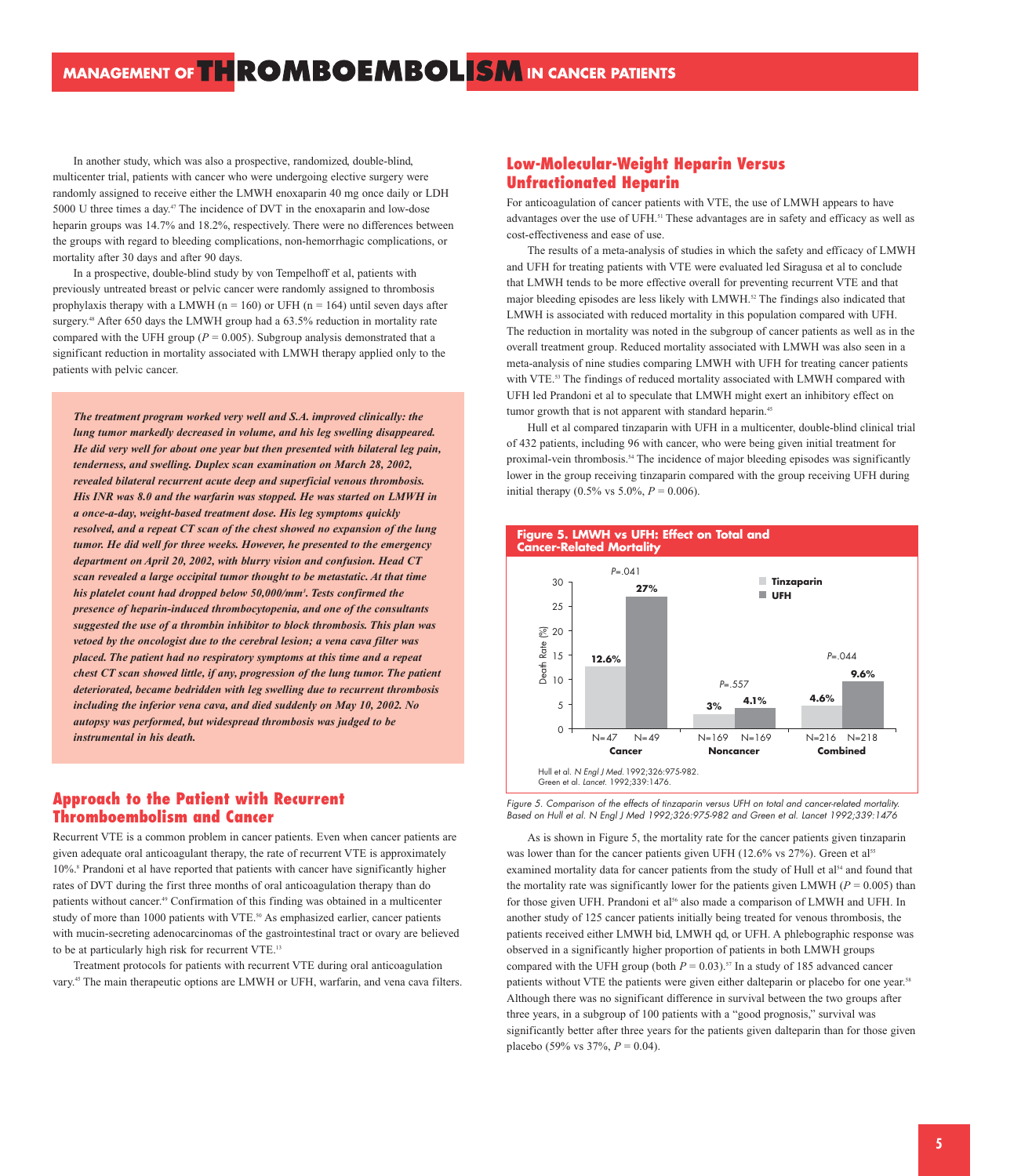Zacharski and Ornstein have listed a number of characteristics that might explain the observed differences in treatment outcome between LMWH and UFH that favor LMWH.51 These characteristics include the following:

1) Neoplastic angiogenesis might be inhibited to a greater extent by LMWH than UFH;<sup>59</sup> **2)** LMWH stimulates megakaryopoiesis, which could lead to attenuation of

**3)** the activating effect on osteoclasts is less for LMWH compared with UFH and therefore osteoporosis may be less of a concern. $61$ 

Heparin may play a role in the regulation of many biological processes and molecules in patients with cancer. However, most of the evidence indicates that the beneficial effects of heparin on malignant tumors are probably attributable to its effects on cell growth and proliferation, angiogenesis, or enzyme systems.<sup>52</sup> At least five specific mechanisms have been proposed to explain how heparin may affect malignant growth.<sup>63</sup> These mechanisms are based on inhibition of the following: **1)** heparin-binding growth factors that promote malignant cell growth;

**2)** tumor angiogenesis;

**3)** tumor cell heparinase that mediates tumor cell invasion and metastasis;

**4)** cell surface selectin-mediated tumor cell metastasis; and

**5)** activation of blood coagulation, which may provide an environment conducive to tumor growth.

The effect of tinzaparin on angiogenesis has been studied in the chick chorioallantoic membrane (CAM) model.<sup>1</sup> Tinzaparin was applied to the CAM 24 hours after angiogenesis had been stimulated. Tinzaparin significantly inhibited angiogenesis and tumor growth induced by colon or lung carcinoma.

In these studies TFPI produced similar effects suppressing tumor vascularity leading to the speculation that the effects of angiogenesis mediated by LMWH are related to its ability to release TFPI.<sup>1</sup>

The use of UFH for treating patients with DVT raises safety concerns with regard to major bleeding, thrombocytopenia, and osteoporosis. According to Martineau and Tawil, although animal studies suggested that LMWHs may possess lower potential for hemorrhagic complications than UFH, the difference was significant in only two human clinical trials.19 There are two types of heparin-induced thrombocytopenia: one type is nonimmune and resolves even with continuation of heparin therapy, and the other type involves an immune response. Clinical evidence is convincing that the incidence of the immune type of thrombocytopenia is lower with LMWHs than with UFH.<sup>63</sup> However, in vitro studies have demonstrated cross-reactivity between UFH and LMWHs; therefore, LMWHs should not be given to patients with a history of heparin-induced thrombocytopenia.19 Long-term heparin therapy is associated with a 2.2% incidence of osteoporotic vertebral fractures.64 Based on a study in rats, bone calcium loss might be significantly less with LMWHs than with UFH.<sup>65</sup>

As mentioned above, one of the advantages of LMWH versus UFH is costeffectiveness. A number of studies have demonstrated this advantage. For example, in one such study, in which inpatients with DVT were given tinzaparin or UFH once daily, the savings by giving tinzaparin for 100 patients was approximately \$40,000.<sup>66</sup> In another study in which patients received either tinzaparin or UFH for treatment of DVT, the total savings per patient was \$621 when the patients were treated using tinzaparin as inpatients; the saving with tinzaparin ranged between \$3000 and \$5000 per patient when patients were discharged early or treated as outpatients.<sup>67</sup> A study of patients with DVT that was conducted in Switzerland showed that treatment with a LMWH reduced the cost of inpatient treatment over five days by about \$150 per patient compared with treatment with UFH.<sup>68</sup>

## **The Role of Warfarin**

The oral anticoagulant warfarin inhibits the formation of vitamin K–dependent clotting factors II, VII, IX, and X.<sup>21</sup> In standard therapy for prevention of recurrent VTE, "full-dose" warfarin is given for 3 to 12 months and the patient is monitored to maintain the INR between 2.0 and  $3.0\degree$  The extended use of full-dose warfarin reduces the rate of recurrent VTE; however, it is associated with a considerable risk of major bleeding.<sup>70</sup> Recently published findings from the Prevention of Recurrent Venous Thromboembolism (PREVENT) trial indicate that low-intensity warfarin therapy, which attempts to maintain the INR between 1.5 and 2.0, is also effective for reducing the incidence of recurrent VTE but is not associated with a significant increase in the risk of major hemorrhage.<sup>69</sup> Patients randomized to low-intensity warfarin therapy had a 64% reduction in risk of recurrent VTE compared with patients randomized to placebo (*P*<0.001). Five patients in the warfarin group had major bleeding compared with two in the placebo group, a nonsignificant difference. This strategy can only be used after the regular 6–12 months course of full warfarin therapy has been completed.

In another recent study, LMWH has been compared with warfarin for prevention of recurrent VTE in cancer patients.<sup>71</sup> The patients ( $n = 146$ ), who had various types of malignancies, were randomly assigned to three months of treatment with enoxaparin or with warfarin adjusted to an INR between 2.0 and 3.0. In the warfarin group, 15 patients had either major hemorrhage or recurrent VTE compared with seven patients in the enoxaparin group. The authors concluded that the long-term use of enoxaparin may be an effective and safe treatment for secondary prevention of venous thromboembolism in patients with cancer and venous thromboembolism. In an open-label randomized study of cancer patients with DVT and/or PE, the patients were treated with either the LMWH dalteparin for five to seven days ( $n = 336$ ) and then warfarin for six months or dalteparin for six months ( $n = 336$ ).<sup>72, 73</sup> The hazard rate for VTE recurrence was 0.48% in the dalteparin alone group compared with the warfarin group ( $P = 0.0017$ ). The cumulative rate of recurrent VTE over six months was 8.8% in the group given dalteparin alone compared with 17.4% in the group that received warfarin. The incidence of bleeding episodes was similar for both groups. The authors concluded that long-term treatment with dalteparin is more effective than warfarin for preventing VTE recurrence in cancer patients without causing an increase in the risk of bleeding.

Hull et al, in a multicenter, randomized clinical trial of patients with proximal DVT, compared long-term treatment (84 days) with tinzaparin with five days of UFH treatment followed by long-term treatment (84 days) with warfarin.<sup>74</sup> During the 84-day study period a significantly smaller proportion of patients in the tinzaparin group had bleeding complications than in the warfarin group  $(13.0\% \text{ vs } 19.8\%, P = 0.01)$ . According to the authors, this finding demonstrated that initial long-term LMWH therapy is safer than initial therapy with UFH followed by warfarin. In another study by the same group, patients with proximal DVT were given tinzaparin for 84 days ( $n = 237$ ) or LMWH for six days with warfarin, which was continued, for 84 days ( $n = 234$ ).<sup>75</sup> Major bleeding occurred in one patient given only tinzaparin and in two patients given LMWH and warfarin.

chemotherapy-induced thrombocytopenia;<sup>60</sup> and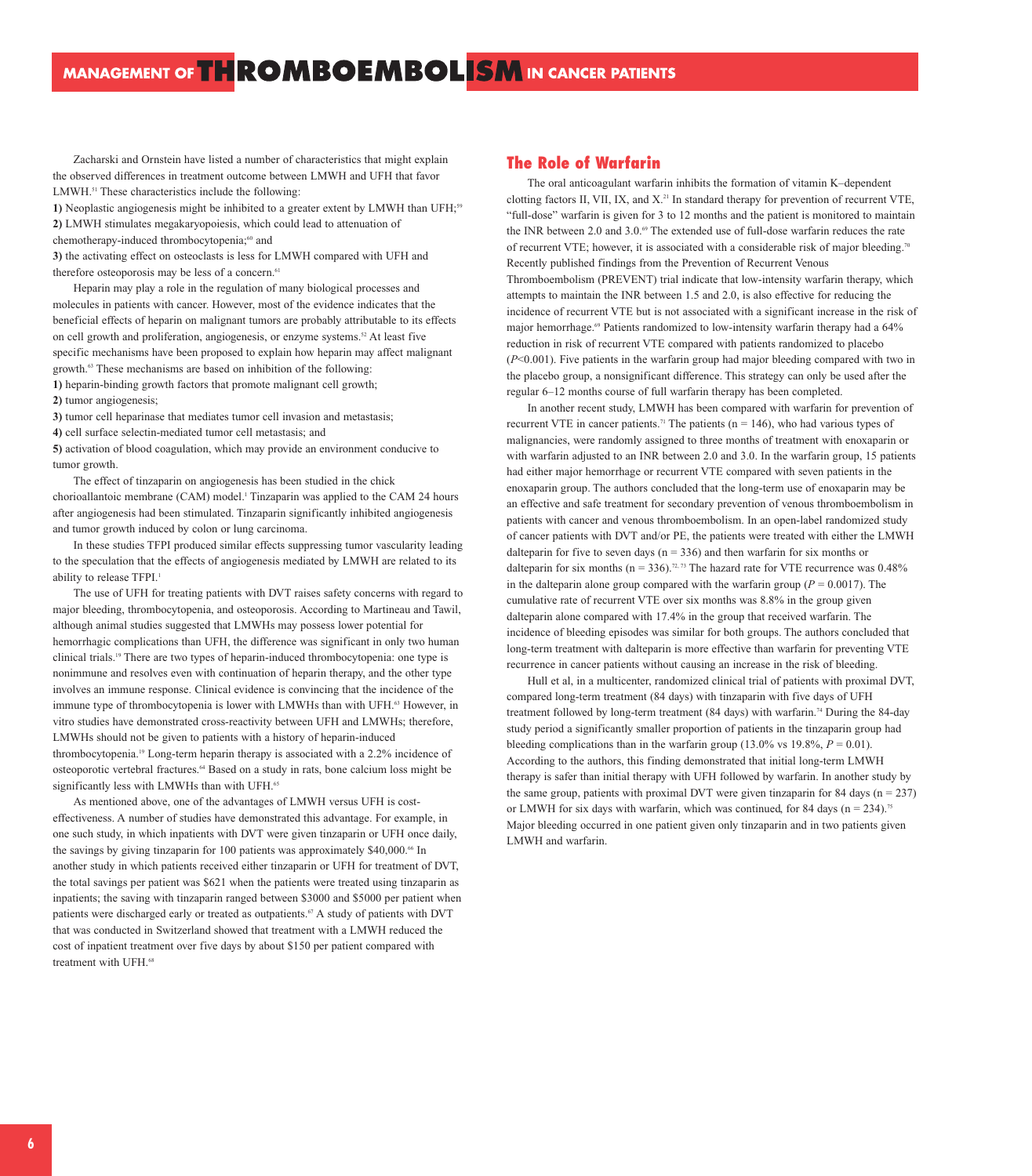# **Vena Cava Filters—Indications and Contraindications**

The use of inferior vena cava filters to prevent PE from venous thrombi has been common since the 1960s. However, the effectiveness of these filters had not been assessed in a randomized trial until a recent trial was carried out by Decousus et al.<sup>3</sup> In this trial, 400 patients with confirmed proximal DVT who did or did not have concomitant PE and who were considered to be at high risk for PE were randomly assigned to receive a vena cava filter or not to receive a filter. The patients were also randomly assigned to receive LMWH (enoxaparin) or UFH. Beginning with day 4, the patients were started on oral anticoagulant therapy; the dose was adjusted to maintain the INR between 2 and 3. The main study endpoint was symptomatic or asymptomatic PE by day 12 after randomization. By day 12, a significantly smaller proportion of patients in the filter group had sustained PE than in the no-filter group (1.1% vs 4.8%,  $P = 0.03$ ). Five patients in each group died during the first 30 days; thus in this study accurately placed prophylactic filters did not affect acute mortality. The results remained significant after adjustment for heparin therapy and PE at randomization. After two years of follow-up, recurrent DVT had occurred in a significantly higher proportion of patients in the filter group than in the no-filter group  $(20.8\% \text{ vs } 11.6\%, P = 0.02)$ . The difference in occurrence of symptomatic PE between the groups in two years was not significant. The proportion of patients who had died during the two-year follow-up period in the filter and no-filter groups was 21.6% and 20.1%, respectively. The authors concluded that, although their study showed that vena cava filters are initially efficacious for preventing PE in the patient population that they studied, "because of the observed excess rate of recurrent deep-vein thrombosis and the absence of any effect on mortality among patients receiving filters, their systematic use cannot be recommended in this population."

The role of vena cava filters for use in cancer patients has not been clearly defined.<sup>1</sup> However, vena cava filters are the treatment of choice when anticoagulant therapy is contraindicated, such as in patients with brain tumors, central nervous system metastasis, or pericardial tumors.76

### **Quality of Life Issues**

The administration of UFH has a variety of negative effects on quality of life. Since the quality of life for patients with cancer is already compromised by their disease and treatments, additional problems from anticoagulant therapy need to be minimized. LMWH has a number of advantages over UFH with regard to quality of life, as can be seen in Table 4, which lists a number of differences between the two agents.

| <b>Table 4 Comparing LMWH with UFH in Quality of Life</b> |                                                        |  |
|-----------------------------------------------------------|--------------------------------------------------------|--|
| <b>UFH</b>                                                | <b>LMWH</b>                                            |  |
| Continuous, IV infusion                                   | BID or QD subcutaneous injection                       |  |
| Primarily administered in hospital                        | Administered in hospital,<br>office, or home           |  |
| Usually administered by<br>healthcare professionals       | Administered by patient,<br>caregiver, or professional |  |
| Monitoring and dosing adjustments                         | No monitoring, fixed or<br>weight-based dosing         |  |
| Frequent dosing errors                                    | More precise dosing                                    |  |
| Risk of thrombocytopenia<br>and osteoporosis              | Decreased risk of adverse events                       |  |
| Cheap, but not cost-effective                             | More cost-effective                                    |  |
| Requires 5–7 days in hospital                             | Requires 0-2 days in hospital                          |  |
| From Mousa <sup>20</sup>                                  |                                                        |  |

LMWH may also have advantages over warfarin with regard to quality of life issues. Hull et al compared the LMWH tinzaparin with warfarin in a study that assessed quality of life for patients with proximal vein thrombosis who received long-term anticoagulant therapy after hospital discharge.77 An 11-item questionnaire was used to assess patient satisfaction and convenience. The responses to all items favored tinzaparin, and the overall score was significantly better for tinzaparin compared with warfarin ( $P = 0.0024$ ).

A study of patients with venous thrombosis in which a LMWH administered at home was compared with UFH administered in the hospital used the Medical Outcome Study Short Form 20 to assess quality of life.<sup>78</sup> The responses to the questionnaire showed that patients given LMWH had less impairment of physical activity  $(P = 0.002)$ and social functioning  $(P \le 0.001)$  compared with patients given UFH.

### **Conclusions**

Thrombogenesis is a complex entity in patients with cancer, but the clinical consequences of primary and secondary thromboembolism in these patients make it imperative that clinicians have a grasp of the current etiological theories, as well as treatment options and their associated risks and benefits.

*This document has dramatically illustrated these points through the case presentation of S.A., a 70-year-old male with a complex history of non–small cell lung cancer, metastatic to the brain, accompanied by recurrent DVT, heparin-induced thrombocytopenia, and widespread thrombosis following treatment with a vena cava filter.*

Current data indicate that although vena cava filters appeared to be initially beneficial for prevention of PE, this effect is outweighed by a later increase in the rate of recurrent DVT. Furthermore, recent studies demonstrate the efficacy of the LMWHs for the prophylaxis of primary and recurrent DVT in cancer patients. There is sufficient data to indicate that they provide a safe and cost-effective alternative which should be considered for prevention of DVT in appropriate cancer patients.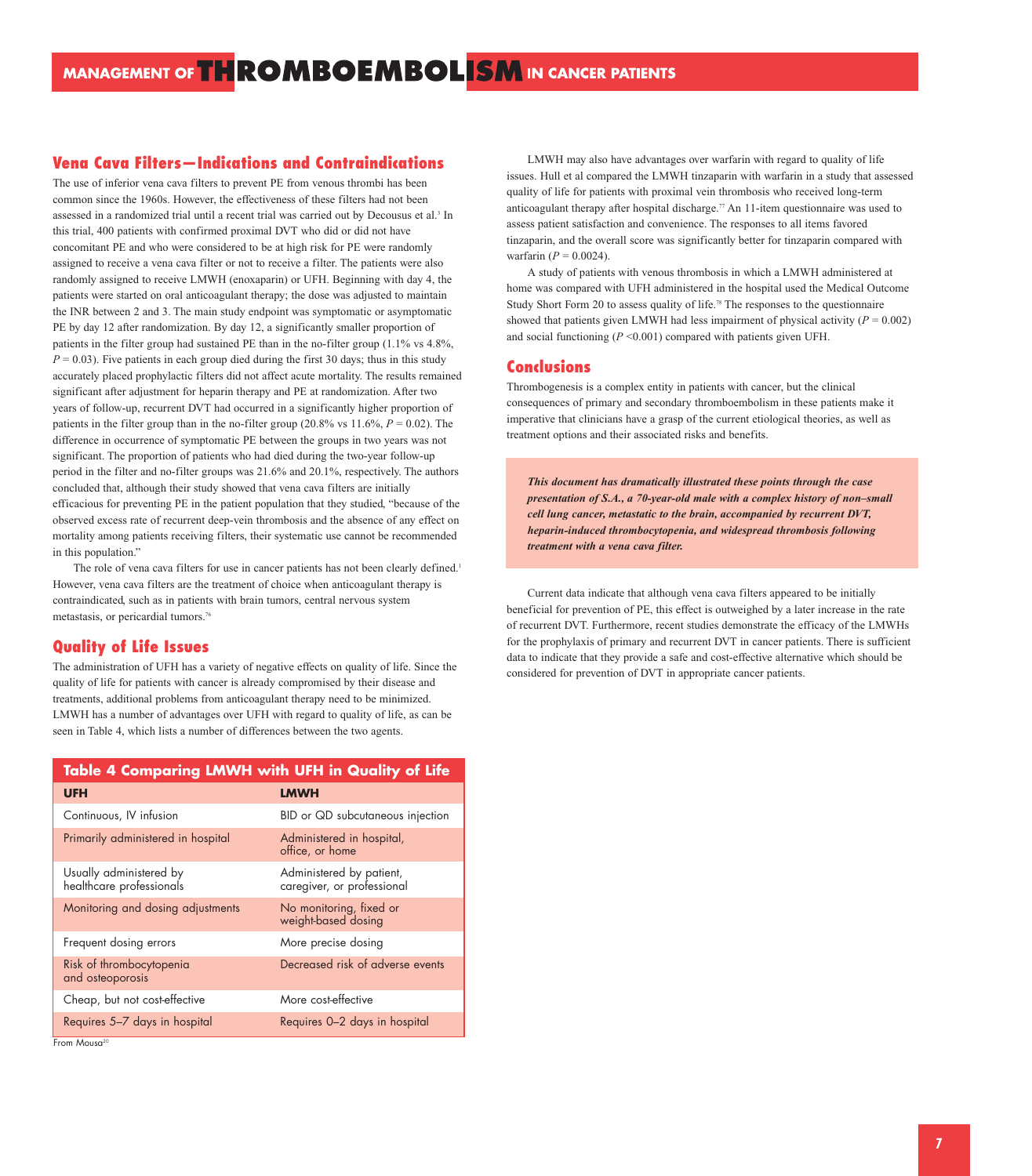MANAGEMENT OF THROMBOEMBOLISM IN CANCER PATIENTS

#### **References**

1. Mousa SA. Anticoagulants in thrombosis and cancer: the missing link. In: Zacharski L, ed. Seminars in Thrombosis and<br>Hemostasis. Regulation of Tumor Growth by Coagulation-Reactive Drugs. New York, NY: Thieme Medical Pub 2002:45-52.

**2.** Kakkar AK, Williamson RC. Prevention of venous thromboembolism in cancer patients. *Semin Thromb* **Propillians** 1999;25:239-243.

**3.** Decousus H, Leizorovicz A, Parent F, et al. A clinical trial of vena caval filters in the prevention of pulmonary embolism in

patients with proximal deep-vein thrombosis. *N Engl J Med* 1998;338:409-416.

**4.** Prandoni P. Antithrombotic strategies in patients with cancer. *Thromb Haemost* 1997;78:141-144.

**5.** Trousseau A. Phlegmasia alba dolens. In: *Clin Med Hotel Dieu de Paris.* Paris: Baillière;1865;3:654-712.

**6.** Rickles FR, Edwards RL. Activation of blood coagulation in cancer: Trousseau's syndrome revisited. *Blood* 1982;62:14-31. **7.** Kakkar AJ, De Ruvo N, Tebbutt S, Williamson RCN. Extrinsic pathway activation with elevated tissue factor and factor VIIa

in patients with cancer. *Lancet* 1995;346:1004-1005. **8.** Hillen HFP. Thrombosis in cancer patients. *Ann Oncol* 2000;11(suppl 3):273-276.

**9.** Levitan N, Dowlati A, Remick SC et al. Rates of initial and recurrent thromboembolic disease among patients with malignancy versus those without malignancy: risk analysis using Medicare claims data. *Medicine* 1999;78:285-291.

**10.** Claggett GP, Anderson FA, Heit J, Levine MN, Wheeler HB. Prevention of venous thromboembolism. *Chest* 1998;114(suppl):531-560.

**11.** Prandoni P, Lensing AWA, Cogo A et al. The long term clinical course of acute deep venous thrombosis. *Ann Intern Med* 1996;125:1-7. **12.** Rickles FR, Falanga A. Molecular basis for the relationship between thrombosis and cancer. *Thromb Res*

 $2001:102:V215-V224$ 

**13.** Falanga A. Mechanisms of hypercoagulation in malignancy and during chemotherapy. *Haemostasis* 1998;28(suppl 3):50-60. **14.** Gordon SG, Mourad AM. The site of activation of factor X by cancer procoagulant. *Blood Coagulation Fibrinolysis* 1991;2:735-739.

**15.** Kwaan HC, Keet HN. Fibrinolysis and cancer. *Semin Thromb Hemostasis* 1990;16:230-235. **16.** Stephens R, Alitalo R, Tapiovaara H, Vaheri A. Production of an active urokinase by leukemia cells: a novel distinction

from cell lines of solid tumors. *Leuk Res* 1988;12:419-422.

17. Falanga A, Marchetti M, Giovanelli S, Barbui T. All-trans-retinoic acid counteracts endothelial cell procoagulant activity<br>induced by a human promyelocytic leukemia-derived cell line (NB4). *Blood* 1996;87:613-617. **18.** Colucci M, Balconi G, Lorenzet R, et al. Cultured human endothelial cells generate tissue factor in response to endotoxin. *J Clin Invest* 1983;71:1893-1896.

**19.** Martineau P, Tawil N. Low-molecular-weight heparins in the treatment of deep-vein thrombosis. *Ann Pharmacother* 1998;32:588-598, 601.

**20.** Mousa SA. The low molecular weight heparin, tinzaparin, in thrombosis and beyond. *Cardiovasc Drug Rev* 2002;20:163-180. **21**. Thompson-Ford JK. Low-molecular-weight heparin for the treatment of deep vein thrombosis. *Pharmacotherapy*

1998;18:748-758. **22.** Neely JL, Carlson SS, Lenhart SE. Tinzaparin sodium: A low-molecular-weight heparin. *Am J Health-Syst Pharm* 2002;59:1426-1436.

**23.** Hyers TM, Hull RD, Weg JG. Antithrombotic therapy for venous thromboembolic disease. *Chest* 1995;108(suppl 4):335S-351S.

**24.** Clinical Council on DVT management. Treatment of deep vein thrombosis in the outpatient setting (part 1).

*Home Health Care Consultant.* July 2002:11-18.

**25.** Levine MN. Prevention of thrombotic disorders in cancer patients undergoing chemotherapy. *Thromb Haemos*t 1997;78:133-136.

**26**. Levine MN, Gent M, Hirsh J, et al. The thrombogenic effect of anticancer drug therapy in women with stage II breast cancer. *N Engl J Med* 1988;318:404-407.

**27.** Goodnough LT, Saito H, Manni A, Jones PK, Pearson OH. Increased incidence of thromboembolism in stage IV breast cancer patients treated with a five-drug chemotherapy regimen: a study of 159 patients. *Cancer* 1984;54:1264-1268. **28.** Pritchard KI, Paterson AHG, Paul NA, et al. Increased thromboembolic complications with concurrent tamoxifen and chemotherapy in a randomized trial of adjuvant therapy for women with breast cancer. *J Clin Oncol* 1996;14:2731-2737.

29. von Tempelhoff GF, Dietrich M, Hommel G, Heilmann L. Blood coagulation during adjuvant<br>epirubicin/cyclophosphamide chemotherapy in patients with primary operable breast cancer. J Clin Oncol 1996;14:2560-2568. **30.** Fisher B, Redmond C, Legault-Poisson et al. Postoperative chemotherapy and tamoxifen compared with tamoxifen alone<br>in the treatment of positive-node breast cancer patients aged 50 years and older with tumors responsi from the National Surgical Adjuvant Breast and Bowel Project B16. *J Clin Oncol* 1990;8:1005-1018.

**31.** Rivkin SE, Green S, Metch B, et al. Adjuvant CMFVP versus tamoxifen versus concurrent CMFVP and tamoxifen for postmenopausal node positive and estrogen receptor positive breast cancer patients: a Southwest Oncology Group Study. *J Clin Oncol* 1994;12:2078-2085.

**32**. Saphner T, Tormey DC, Gray R. Venous and arterial thrombosis in patients who received adjuvant chemotherapy for breast cancer. *J Clin Oncol* 1991;9:286-294.

**33.** von Templehoff GF, Dietrich M, Niemann F, et al. Blood coagulation and thrombosis in patients with ovarian malignancy. *Thromb Haemost* 1997;77:456-461.

**34.** Kahn SR. The clinical diagnosis of deep venous thrombosis: integrating incidence, risk factors, and symptoms and signs. *Arch Intern Med* 1998;158:2315-2323.

**35.** Hansson P-O, Welin L, Tibblin G, Eriksson H. Deep vein thrombosis and pulmonary embolism in the general population: the study of men born in 1913. *Arch Intern Med* 1997;157:1665-1670.

**36.** Kakkar VV, Murray WJG. Efficacy and safety of low-molecular-weight heparin (CY216) in preventing postoperative venous thrombo-embolism: a co-operative study. *Br J Surg* 1985;72:786-791. **37.** Gibbs NM. Venous thrombosis of the lower limbs with particular reference to bedrest. *Br J Surg* 1957;45:209-236.

**38.** Kierkegaard A, Norgren L, Olsson C-G, Castentors J, Persson G, Persson S. Incidence of deep vein thrombosis in bedridden non-surgical patients. *Acta Med Scand* 1987;222:409-414.

**39.** Kakkar VV, Howe CT, Nicolaides AN, Renney JTG, Clarke MB. Deep vein thrombosis of the leg: is there a "high risk" group. *Am J Surg* 1970;120:527-530.

40. Walsh JJ, Bonnar J, Wright FW. A study of pulmonary embolism and deep leg-vein thrombosis after major gynaecological<br>surgery using labelled fibrinogen-phlebography and lung scanning. *J Obstet Gynaecol Br Commonw* 1974 **41.** Clagett GP, Anderson FA Jr., Heit J, Levine MN, Wheeler HB. Prevention of venous thromboembolism. *Chest* 1995 (suppl 4);108:312S-334S.

**42.** Rahr HB, Sorensen JV. Venous thromboembolism and cancer. *Blood Coag Fibrinolysis* 1992;3:451-460. **43.** Brandjes DPM, ten Cate JW, Buller HR. Pre-surgical identification of the patient at risk for developing venous thromboembolism post-operatively. *Acta Chir Scand* 1990;556(suppl):18-21.

**44.** Gallus AS. Prevention of post-operative deep leg vein thrombosis in patients with cancer. *Thromb Haemost* 1997;78:126-132. **45.** Prandoni P, Piccioli A, Girolami A. Cancer and venous thromboembolism: an overview. *Haematologica* 1999;84:437-445. **46.** Bergqvist D, Burmark US, Flordal PA, et al. Low molecular weight heparin started before surgery as prophylaxis against deep vein thrombosis: 2500 versus 5000 anti-Xa units in 2070 patients. *Br J Surg* 1995;82:496-501.

47. ENOXACAN Study Group. Efficacy and safety of enoxaparin versus unfractionated heparin for prevention of deep vein<br>thrombosis in elective cancer surgery: a double-blind randomised multicentre trial with venographic asse 1997;84:1099-1103.

48. von Tempelhoff G-F, Harenberg J, Niemann F, Hommel G, Kirkpatrick CJ, Heilmann L. Effect of low molecular weight<br>heparin (Certoparin) versus unfractionated heparin on cancer survival following breast and pelvic cancer prospective randomized double-blind trial. *Int J Oncol* 2000;16:815-824.<br>**49.** Prandoni P, Villalta S. Bagatella P. of al. The U.S. 2000;16:815-824.

**49.** Prandoni P, Villalta S, Bagatella P, et al. The clinical course of deep-vein thrombosis: prospective long-term follow-up of 528 symptomatic patients. *Haematologica* 1997;82:423-428.

**50.** The Columbus Investigators. Low-molecular-weight heparin in the treatment of patients with venous thromboembolism. *N Engl J Med* 1997;337:657-662.

**51.** Zacharski LR, Ornstein DL. Heparin and cancer. *Thromb Haemost* 1998;80:10-23.

52. Siragusa S, Cosmi B, Provella F, Hirsh J, Ginsburg JS. Low-molecular-weight heparins and unfractionated heparin in the treatment of patients with acute venous thromboembolism: results of a meta-analysis. Am J Med 1996; **53.** Dolovich L, Ginsberg JS. Low molecular weight heparins in the treatment of venous thromboembolism. *Vessels* 1997;3:4-11.

**54.** Hull RD, Raskob GE, Pineo GF, et al. Subcutaneous low-molecular-weight heparin compared with continuous intravenous heparin in the treatment of proximal-vein thrombosis. *N Engl J Med* 1992;326:975-982. **55.** Green D, Hull RD, Brant R, Pineo GF. Lower mortality in cancer patients treated with low-molecular-weight versus

standard heparin. *Lancet* 1992;339:1476. **56.** Prandoni P, Lensing AWA, Buller HR, et al. Comparison of subcutaneous low-molecular-weight heparin with intravenous standard heparin in proven deep-vein thrombosis. *Lancet* 1992;339:441-445.

**57.** Kakkar AJ, Breddin H, Kakkar VV, Kadziok Z. Treatment of deep vein thrombosis in cancer: a comparison of unfractionated and low molecular weight heparin. *Blood* 2000;96:449a.

**58.** Kakkar AK, Kadziola Z, Williamson RCN et al. Low molecular weight heparin (LMWH) therapy and survival in advanced cancer. *Blood* 2002;100:148a. [abstract]

59. Norrby K, Ostergaard P. Basic fibroblast growth factor-mediated de novo angiogenesis is more effectively suppressed by<br>low-molecular-weight than by high-molecular-weight heparin. Int J Microcirc Clin Exp 1996;16:8-15.

**60.** Shen ZX, Basara N, Xi XD, et al. Fraxiparin, a low-molecular-weight heparin, stimulates megakaryocytopoiesis in vitro and in vivo in mice. *Br J Haematol* 1994;88:608-612. **61.** Muir JM, Hirsh J, Weitz JI, Andrew M, Young E, Shaughnessy SG. A histomorphometric comparison of the effects of

heparin and low-molecular-weight heparin on cancellous bone in rats. *Blood* 1997;89:3236-3242. **62.** Zacharski LR, Loynes JT. The heparins and cancer. *Curr Opin Pulm Med* 2002;8:379-382.

**63.** Warkentin TE, Levine MN, Hirsh J, et al. Heparin-induced thrombocytopenia in patients treated with low molecular weight heparin or unfractionated heparin. *N Engl J Med* 1995;332:1330-1335.

**64.** Dahlman TC. Osteoporotic fractures and the recurrence of thromboembolism during pregnancy and the puerperium in 184 women undergoing thromboprophylaxis with heparin. *Am J Obstet Gynecol* 1993;168:1265-1270.

**65.** Shaughnessy SG, Young E, Deschamps P, Hirsh J. The effects of low molecular weight and standard heparin on calcium loss from fetal rat calvaria. *Blood* 1995;86:1368-1373. **66.** Hull RD, Pineo GF, Raskob GE. The economic impact of treating deep vein thrombosis with low-molecular-weight

heparin: outcome of therapy with health economy aspects: low-molecular-weight heparin versus unfractionated heparin. *Hemostasis* 1998;28(suppl 3):8-16. **67.** Caro JJ, Getsios D, Caro I, O'Brien JA. Cost effectiveness of tinzaparin sodium versus unfractionated heparin in the

treatment of proximal deep vein thrombosis. *Pharmacoeconomics* 2002;20:593-602.

**68.** Lloyd A, Aitken J, Hoffmeyer U. Economic evaluation of the use of nadroparin in the treatment of deep-vein thrombosis in Switzerland. *Ann Pharmacother* 1997;31:842-846.

**69.** Ridker PM, Goldhaber SZ, Danielson E, et al. Long-term, low-intensity warfarin therapy for the prevention of recurrent venous thromboembolism. *N Engl J Med* 2003;348:1425-1434.

**70.** Agnelli G, Prandoni P, Santamaria MG, et al. Three months versus one year of oral anticoagulant therapy for idiopathic deep venous thrombosis. *N Engl J Med* 2001;345:165-169.

**71.** Meyer G, Marjanovic Z, Valcke J, et al. Comparison of low-molecular-weight heparin and warfarin for the secondary prevention of venous thromboembolism in patients with cancer: a randomized controlled study. *Arch Intern Med* 2002;162:1729-1735.

**72.** Levine MN, Lee AY, Baker RI, et al. The CLOT Investigators. A randomized trial of long term dalteparin low molecular weight heparin (LMWH) versus oral anticoagulant (OA) therapy in cancer patients with venous thromboembolism (VTE). *Blood*. 2002;100:82a. [abstract].

**73.** Lee AY, Levine MN, Baker RI, et al. for the CLOT Investigators. Low-molecular-weight heparin versus a coumarin for the prevent venous thromboembolism in patients with cancer. *N Engl J Med*. 2003;349:146-153.

**74.** Hull RD, Pineo GF, Mah AF, Brant RF, for the LITE Study Investigators. A randomized trial evaluating long-term lowmolecular-weight heparin therapy for three months versus intravenous heparin followed by warfarin sodium. *Blood*. 2002;100:556a. [abstract].

**75.** Hull RD, Pineo GF, Mah AF, Brant RF for the LITE Study Investigators. HOME-LITE: safety and efficacy results for a study investigating the long-term out-of-hospital treatment of patients with proximal venous thrombosis using subcutaneous low-molecular-weight heparin versus warfarin. Paper presented at: The XVIIIth Congress of the International Society on Thrombosis and Haemostasis; July, 2001; Paris, France.

**76.** Levine MN, Lee AY. Treatment of venous thromboembolism in cancer patients. *Semin Thromb Hemost*. 1999;25:245-249. 77. Hull RD, Pineo GF, Mah AF, Brant RF. Home-LITE: quality of life results for a study investigating the long-term out-of-<br>hospital treatment of patients with proximal-vein thrombosis using subcutaneous low-molecular-weig warfarin. *Thrombos Haemost* 2001;July(suppl):2328. [abstract]

**78.** Koopman M, Prandoni P, Piovella F et al. Treatment of venous thrombosis with intravenous unfractionated heparin administered in the hospital as compared with subcutaneous low molecular weight heparin administered at home. *N Engl J Med* 1996;334:682-687.

Supported by an educational grant from Pharmion

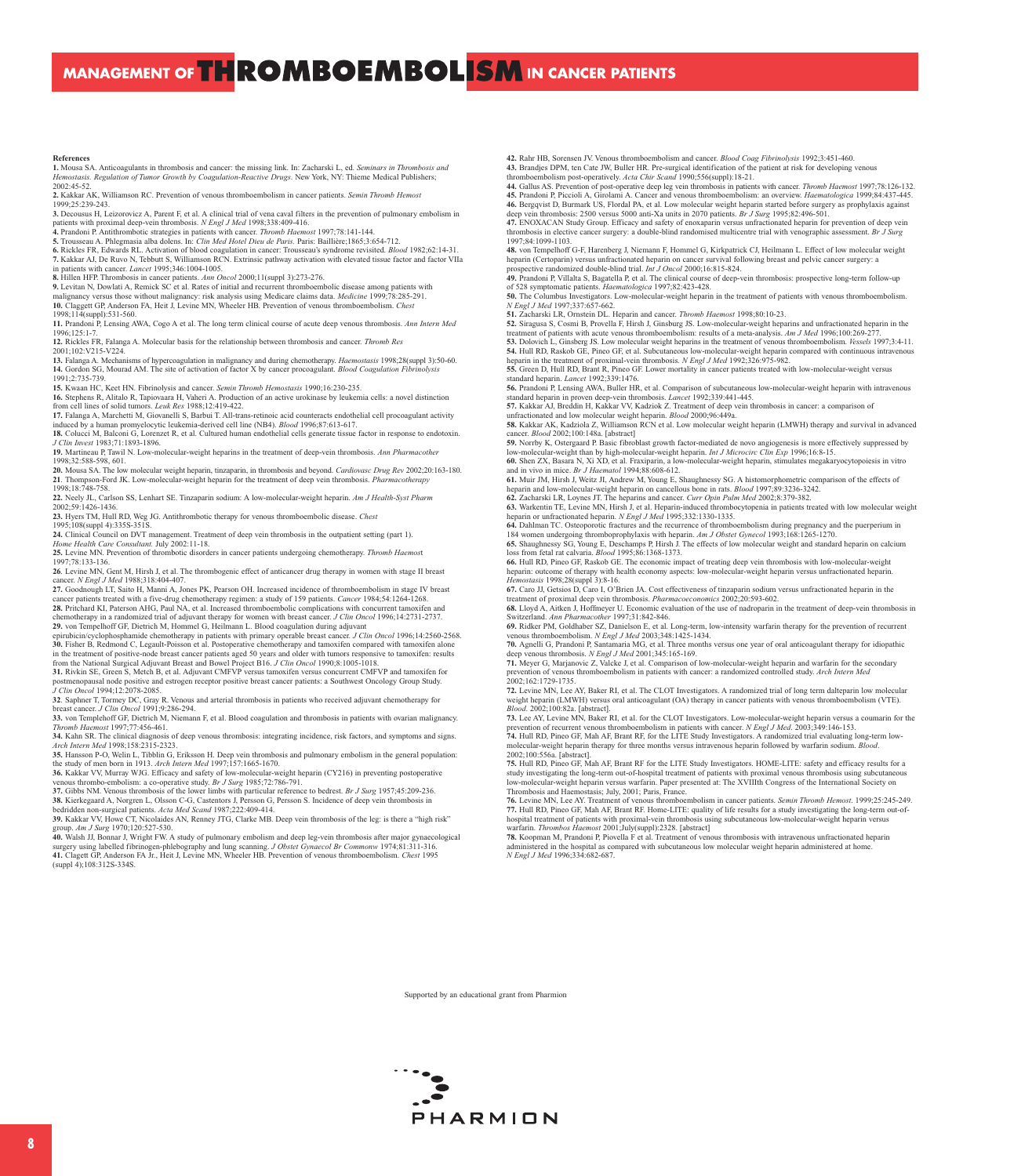### **CME QUESTIONS**

#### **Management of Thromboembolism in Cancer Patients**

#### **1. Patients with cancer:**

**a.**Frequently are in a hypercoagulable state.

- **b.**Are a very high-risk group for the development of secondary VTE. **c.**Are at increased risk of developing deep venous thrombosis if they have undergone cancer surgery.
- **d.**All of the above are true.

#### **2. Which type of cancer is associated with the highest**

- **prevalence of VTE?**
- **a.**Pancreatic
- **b.**Lung
- **c.**Colon

**d.**All of the above have equal prevalence rates.

#### **3. Which statement(s) is/are correct:**

- **a.**There is good evidence that the incidence of DVT/PE recurrence is higher for cancer patients than for other patients.
- **b.**There are reports of the incidence of recurrent VTE in cancer patients approaching 90%.
- **c.**In one study reported herein, cancer patients who had an initial episode of DVT were 10 times more likely to have recurrent VTE than those patients without cancer.
- **d.**All of the above are correct.

#### **4. Which statement(s) below is/are** *incorrect?*

- **a.**Malignant tumors are known to express a number of fibrinolytic proteins.
- **b.**Patients with solid tumors have been found to be impaired with regard to generation of normal fibrinolytic activity.
- **c.**Malignant tumor cells produce cytokines, but these molecules cannot promote coagulation by acting on the vascular endothelium.
- **d.**Direct cellular interactions of tumor cells can occur with endothelial cells, monocytes/macrophages, and platelets.

#### **5. Which of the following statement(s) concerning low-molecular-weight heparins is/are correct?**

- **a.**The average molecular weight of UFH is 12,000–15,000 Da, whereas the average molecular weight of LMWH is 20,000–40,000 Da.
- **b.**Low-molecular-weight heparins are produced by chemical or enzymatic depolymerization of unfractionated heparin, a heterogeneous mixture of sulfated polysaccharides.
- **c.**All of the following are LMWHs currently available to the clinician: tinzaparin, dalteparin, nadroparin, ardeparin, and fondaparinux sodium.
- **d.**All of the above are correct.

#### **6. Advantage(s) of LMWHs over UFH include(s):**

- **a.**Greater bioavailability.
- **b.**A longer elimination half-life.
- **c.**Less binding affinity for plasma proteins.
- **d.**All of the above are correct.

#### **7. Which statement(s) is/are correct?**

- **a.**Risk factors for DVT in cancer patients include immobilization, cancer surgery, CVP catheters, chemotherapy, and schizophrenia.
- **b.**Cancer patients who have undergone surgery have been reported to have lower rates of DVT than patients with nonmalignant conditions who undergo general surgery.
- **c.**Even when cancer patients are given adequate oral anticoagulant therapy, the rate of recurrent VTE is approximately 10%.

**d.**All of the above are correct.

#### **8. Which statement(s) concerning vena cava filters is/are correct?**

- **a.**The role of inferior vena cava filters in cancer patients is well defined and they remain the treatment of choice in patients with contraindications for anticoagulant therapy.
- **b.**The Decousus study of 1998 concluded that in high-risk patients with proximal deep-vein thrombosis the initial beneficial effect of caval filters for the prevention of pulmonary embolism has been shown to be counterbalanced by an excess of recurrent DVT.
- **c.**Vena caval filters are frequently associated with subarachnoid hemorrhage.
- **d.**All of the above are correct.

#### **9. Which of the following statements about quality of life issues in cancer patients receiving the heparins is/are correct?**

- **a.**UFH must be administered by continuous IV infusion; LMWH is given by SQ injection.
- **b.**UFH requires careful monitoring and dose adjustments based upon clotting parameters; LMWH requires no monitoring of clotting parameters and the dose is fixed and weight-based.
- **c.**UFH typically requires 5–7 hospital days to effect therapeutic levels of anticoagulation; LMWH requires considerably less time. **d.**All of the above are correct.

#### **10. Identify the correct statement(s):**

**a.**The NIH controls approved uses for the LMWHs.

- **b.**Both LMWH and UFH inhibit coagulation primarily by binding to antithrombin III.
- **c.**A link between cancer and thromboembolic disease was initially reported in the 1800s by Otto Binswanger and is now known as Binswanger's Clotting Hypothesis.
- **d.**All of the above are correct.

#### **Evaluation Form**

Please circle the number that best reflects your opinion of the following statements with regard to this document, using the following rating scale: **1** = Strongly Agree; **2** = Agree; **3** = Disagree; **4** = Strongly Disagree

- **a.** The learning objectives were met
	- **12 3 4**
- **b.** The content was useful and relevant
- **12 3 4**
- **c.** The monograph was educational and not promotional
	- **12 3 4**
- **d.** The material was presented in an organized manner
- **12 3 4**
- **e.** The information will change the way you practice  $1 \t2 \t3$

**What topic(s) would you like to see in a future CME activity?** 

**Other Comments:**

**(Please type or print your name clearly and sign below to receive CME. This answer sheet must be received by August 31, 2005 to receive credit.)**

Name: Degree: Institution Name: Tel: Fax: Address: Andreas and the state of the state of the state of the state of the state of the state of the state of the state of the state of the state of the state of the state of the state of the state of the state of the st

Signature: